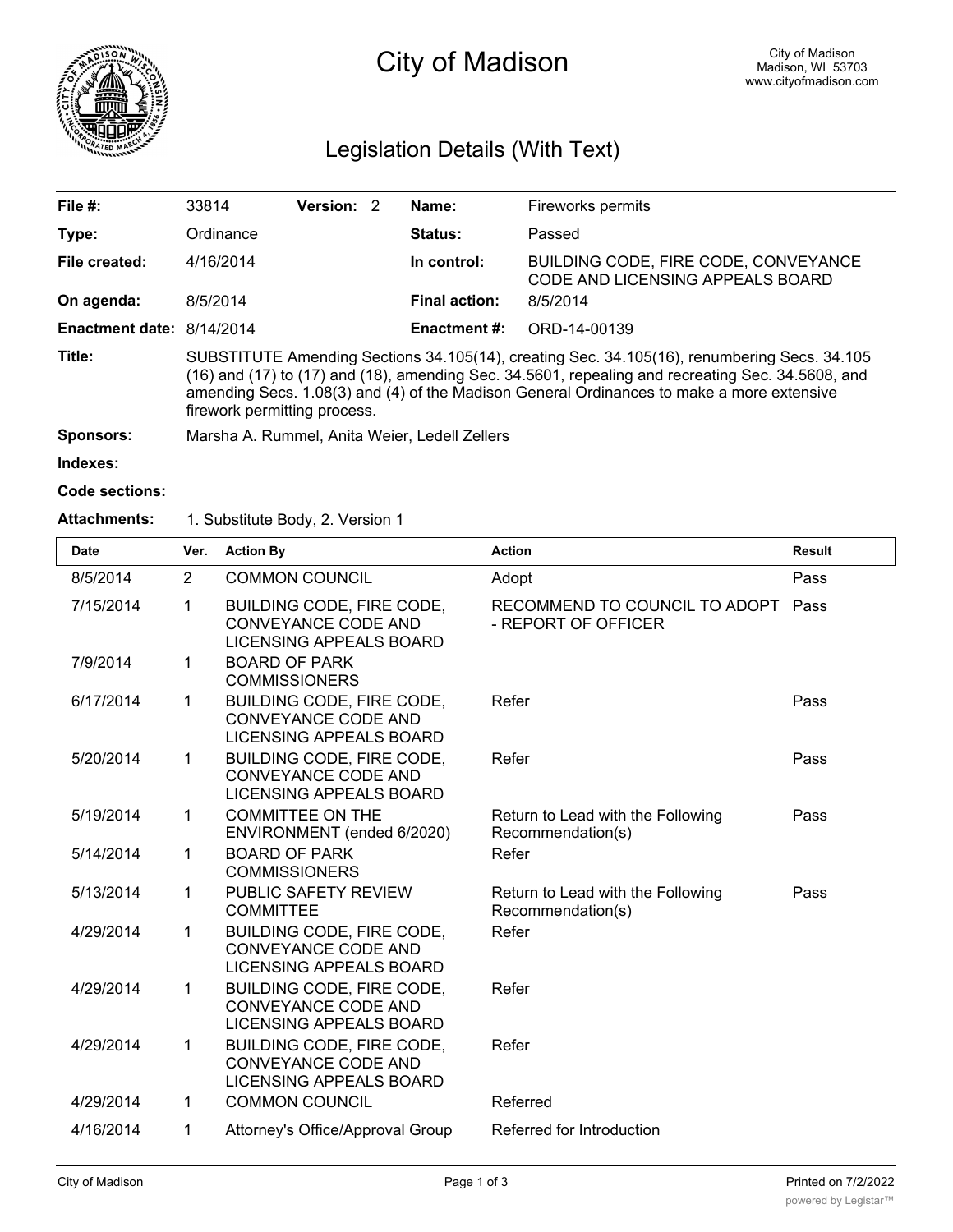## **Fiscal Note**

There will be a small increase in General Fund revenues derived from permit fees.

#### **Title**

SUBSTITUTE Amending Sections 34.105(14), creating Sec. 34.105(16), renumbering Secs. 34.105(16) and (17) to (17) and (18), amending Sec. 34.5601, repealing and recreating Sec. 34.5608, and amending Secs. 1.08(3) and (4) of the Madison General Ordinances to make a more extensive firework permitting process. **Body**

DRAFTER'S ANALYSIS: This ordinance makes changes to Chapter 34 to strengthen and extend the City's firework permitting requirements and clarify the City's firework and pyrotechnic regulations.

Under current law, the City has adopted International Fire Code standards regarding the permitting of commercial firework and pyrotechnic displays. As a result, the City's current firework permit is focused on fire safety concerns. In addition, the permit requirements only apply to the contractor discharging the fireworks; they do not apply to the event organizer. This current permit process does not address specific concerns of the City relating the types of fireworks permitted to be used in a show, the materials associated with the storage and use of the fireworks, and special concerns relating to environmental impacts. The current permit, by only being enforceable against the contractor, who is frequently from out of the area, is a limited tool to address concerns that may arise after an event. Finally, the current ordinance is somewhat unclear about what types of fireworks are regulated by the City.

This ordinance clarifies that Sec. 34.5601 only applies to recreational fireworks and specifically exempts these types of fireworks from regulation under Sec. 34.5608. This clarification is helpful in assisting the public in understanding the scope of the City's regulations and what types of fireworks are allowed in the City without a permit.

This ordinance replaces the current firework permit with three new permits relating to non-recreational fireworks and other pyrotechnics: the Pyrotechnic Special Effects Materials Permit, the Fireworks Event Permit, and the Fireworks Shooters Permit. These new permits are set forth in the amendments to Section 34.105. In addition, language is specifically added into this Section relating to the recreational fireworks sellers permit that already exists in Sec. 34.5601.

The Pyrotechnic Special Effects Materials permit (for use of pyrotechnics in, for example, a stage show) is being split off from the fireworks permits as fireworks events have unique concerns that pyrotechnic special effect displays do not. In addition, the City's current permit process for these sort of displays, applying International Fire Code standards, have been sufficient.

The Fireworks Event Permit is being created to apply specifically to the person staging the public display of fireworks (the event organizer). This permit may apply to a single occurrence, or a series of occurrences. This permit incorporates certain responsibilities associated with the display under this person's control as part of the permit conditions, giving the City a local responsible entity to ensure that the public's interest is protected. Fireworks Event Permit holders will be required to provide preliminary plans relating to the event, proof of insurance, and propose and comply with a clean-up plan for the event (including post-event reporting requirements). The Engineering Division will be responsible for approving and enforcing any cleanup plan for an event that will occur over a lake or river, the Parks Division will be responsible for approving and enforcing any clean-up plan for an event that will occur over a City park, and the Fire Department will be responsible for approving and enforcing any other clean-up plan. By creating this permit, the City will be able to take enforcement action should event organizers fail to adequately address the City's post-event clean-up concerns. As event organizers are likely be local parties, this significantly strengths the City's ability to ensure that the public's event related interests are properly addressed.

The Fireworks Shooters Permit is being created to apply specifically to the person responsible for handling and discharging the fireworks as part of the event. Permit holders will be limited to using federally approved fireworks, may not use plastic shell casings and, if a discharge will be near any waterway, may not use plastic mortar caps. In addition, prior to the event the permit holder will be required to provide the City a detailed list of the fireworks that will be used in the event. By creating this permit, the City will be better able to address the competency of the permittee, the event particulars, and the composition of the firework display, thereby allowing the City to better protect the health, safety and welfare of the public.

Finally, by creating bond schedules associated with these new permits, and expanding enforcement authority over the clean-up plans, greater enforcement authority is granted to ensure that the public's interest